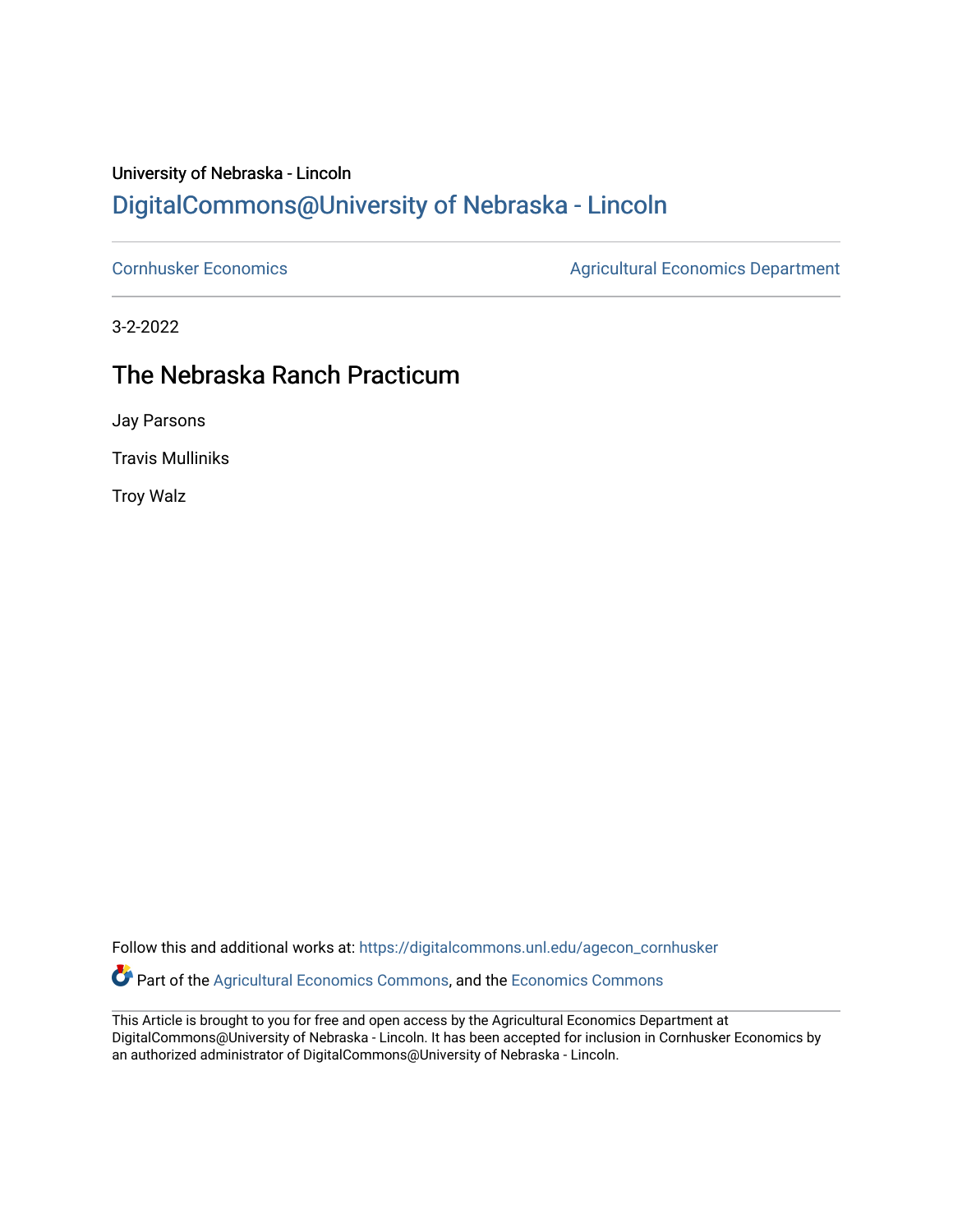

agecon.unl.edu/cornhuskereconomics

## Cornhusker Economics

## The Nebraska Ranch Practicum

The Nebraska Ranch Practicum is a multi-disciplinary, hands-on educational program designed to give participants the skills and education needed to succeed in today's ranching industry. The Practicum was established in 1999 as a "three-season" program designed to integrate information producers encounter throughout the beef production year into a framework for decision making. The Practicum seeks to improve decisionmaking skills, enhance stewardship of natural resources, improve skills critical for evaluation of ranching enterprises, and enhance ranch sustainability.

Camaraderie and exchange of ideas among participants, instructors and facilitators are among the most valued aspects of the Practicum. Sessions take place over eight days stretching from early June into early January. Six of the eight days are in three two-day sessions with one taking place in June, one in September and one in January. In July and November, meetings are one-day sessions. Each session is conducted via team teaching with instructors from multiple disciplines interacting with participants throughout the session on a variety of interrelated topics. Instructors and facilitators include University of Nebraska-Lincoln faculty from animal science, agronomy, range science, agricultural economics, and veterinary medicine. In addition, instructors leverage the experiences and expertise of the Practicum participants in small group discussions to increase the exchange of ideas and experiences among the participants.

The Nebraska Ranch Practicum curriculum emphasizes a systems approach to ranching. Natural resource management, livestock management and economics are integrated throughout the Practicum. Students are exposed to concepts both in the classroom and in the field with six of the eight days taking place at the University of Nebraska's Gudmundsen Sandhills Laboratory (GSL) located near Whitman, Nebraska in the heart of the Sandhills. Students get hands-on field experience monitoring range conditions, animal body condition, diet nutrient content, wildlife habitat, and overall production conditions.

More importantly, Practicum participants get hands-on instruction and experiences turning information into decisions that lead to sustained profitability. Examples include tracking feed inventory and making feed resource management decisions throughout the production season. Participants learn to formulate grazing strategies to accomplish natural resource management, livestock production and financial objectives, including management strategies that mitigate the impacts of drought.

On the first day of the Practicum, students are introduced to the principles of systems thinking and good decision making. This includes practice using a decisionmaking process. Throughout the Practicum, students are immersed in ranch management decision-making, both tactical and strategic. This includes learning how to manage market risk with tools such as LRP insurance, forwarding contracting, retained ownership, options and

It is the policy of the University of Nebraska–Lincoln not to discriminate based upon age, race, ethnicity, color, national origin, gender-identity, sex, pregnancy, disability, sexual orientation, genetic information, vete

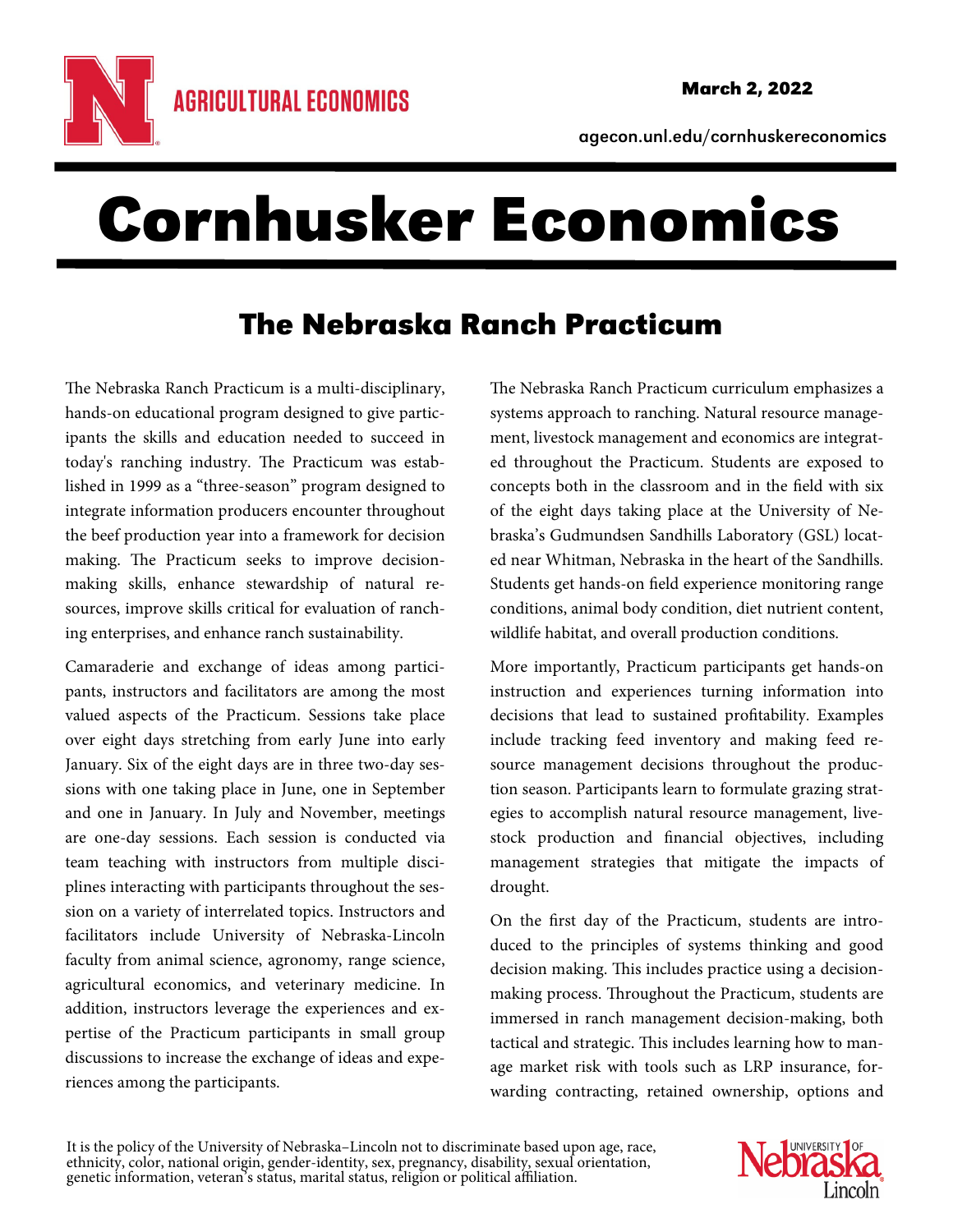hedging, as well as alternative cull cow marketing systems. The economics of herd replacement methods, buying versus raising replacement heifers, are discussed along with the effect that decision can have on other areas of the operation. Deciding on calving and weaning dates that best accomplish objectives in different ranch situations is also a part of the decision-making experience. Understanding and managing cow milk production is an important component in developing management and systems strategies. Students get experience in thinking through the interconnectivity of these and numerous other ranch management decisions.

Ironically, until 2015, formal decision-making training was not a part of the Nebraska Ranch Practicum curriculum. Since 2015, a hands-on two-hour introduction to decision-making at the beginning of the Practicum has served as a foundation for the issue-based decision applications in the rest of the practicum curriculum. The main session topics where economics and formal decisionmaking processes are emphasized are shown in Table 1.

In 2016, Johannes Siebert and Reinhard Kunz published an article in the European Journal of Operational Research in which they described a scale measuring six dimensions of proactive decision making. Four of these dimensions

| <b>Session &amp;</b><br><b>Month</b> | <b>Topic / Concept</b>                                     | Location  | <b>Time</b><br>allotted |
|--------------------------------------|------------------------------------------------------------|-----------|-------------------------|
| $\mathbf{1}$<br>June                 | Introduction to decision-making                            | Classroom | 2 hrs.                  |
|                                      | Introduction to systems thinking                           | Classroom | 1.25 hrs.               |
| $\overline{2}$<br>June               | Field applications of beef and forage systems              | Field     | 1 <sub>hr.</sub>        |
| 3<br>July                            | Cattle markets and marketing strategies                    | Classroom | 1 <sub>hr.</sub>        |
|                                      | Introduction to unit cost of production                    | Classroom | 1.25 hrs.               |
| 4<br>September                       | Cull cow management and marketing                          | Classroom | 0.75 hrs.               |
|                                      | Risk management strategies                                 | Classroom | 1 <sub>hr.</sub>        |
| 5<br>September                       | Implications of calving systems                            | Classroom | 1.25 hrs.               |
|                                      | Ranch scale monitoring                                     | Field     | 2.25 hrs.               |
| 6<br>November                        | Calf retention decisions                                   | Classroom | 1 <sub>hr.</sub>        |
|                                      | Selection and development of replacement heifers.          | Classroom | 1 <sub>hr.</sub>        |
| $\overline{7}$<br>January            | Evaluating alternative enterprises                         | Classroom | 2 hrs.                  |
|                                      | Optimizing harvest endpoints                               | Classroom | 0.75 hrs.               |
| 8<br>January                         | Roadmap - tying it all together (including Q&A discussion) | Classroom | 1.25 hrs.               |

**Table 1. Economic and decision‐making topics in the Nebraska Ranch PracƟcum**